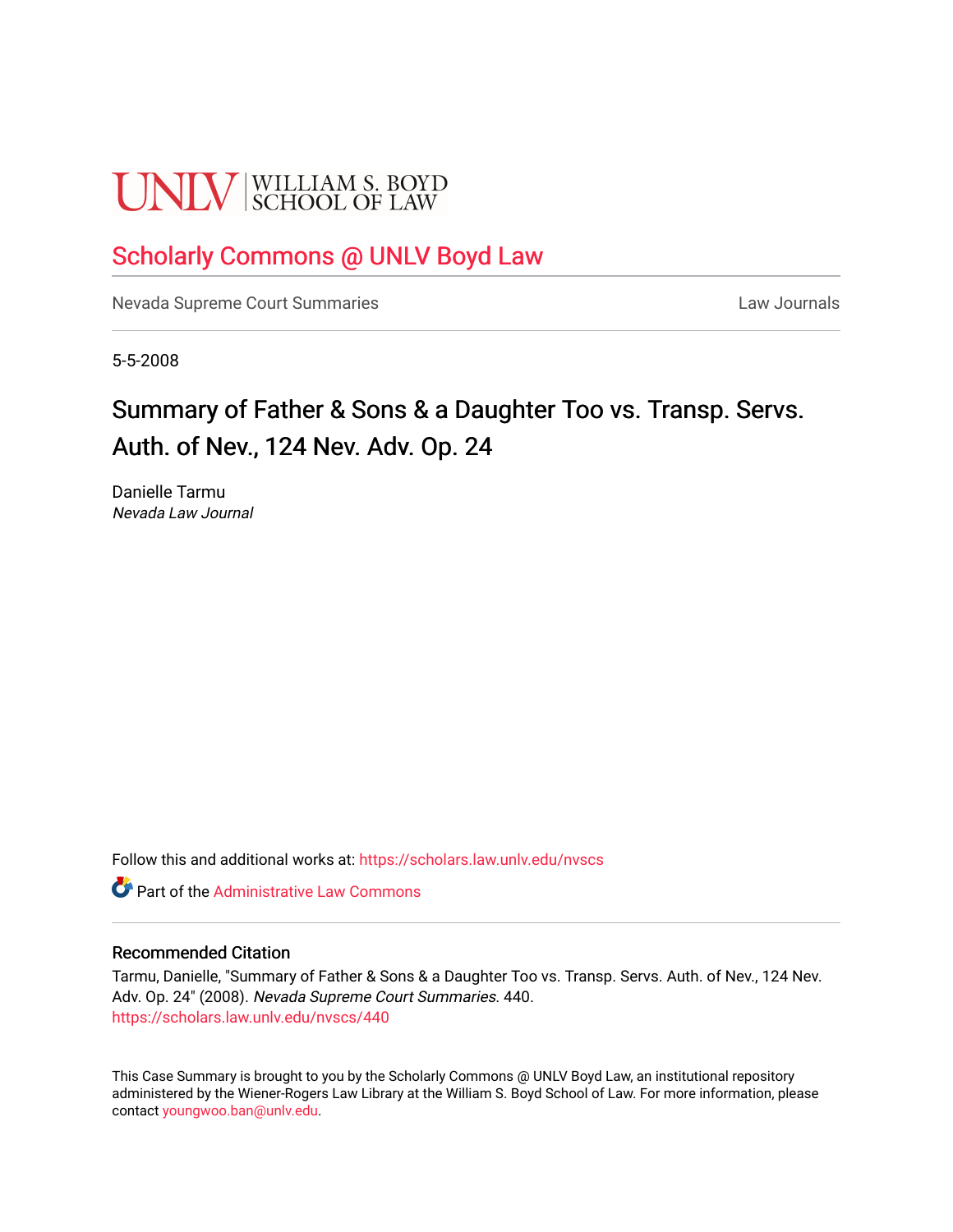## *Father & Sons & a Daughter Too vs. Transp. Servs. Auth. of Nev.***, 124 Nev. Adv. Op[.](#page-1-0) 24 (May 5, 2008)[1](#page-1-0)**

### **ADMINISTRATIVE LAW – NRS CHAPTER 706 ACTIONS CONCERNING MOTOR CARRIERS**

#### **Summary:**

Consolidated appeal from a district court order denying Father & Sons & a Daughter Too's (FSD2) petition for judicial review regarding citations for two violations of NRS 706.386. The Court holds that FSD2 had held itself out to be a common motor carrier and substantial evidence supported the determination that it had violated NRS 706.386.

#### **Disposition/Outcome:**

 Based on the NRS Chapter 706 definitions of fully regulated common motor carriers and the transportation of household goods, a company that is financially interested in providing referral services to the public to facilitate intrastate moves through individuals who are paid to load, drive, and unpack vehicles containing household goods may qualify as a fully regulated common motor carrier, even though the company itself does not physically move the goods. Therefore TSA's issuance of citations to FSD2 for violating 706.386 was proper and the district court's orders denying FSD2's petition for judicial review are affirmed.

#### **Factual and Procedural History:**

 This case arises from several penalties levied against appellant FSD2 by TSA for violations of NRS 706.386, which requires fully regulated common motor carriers to obtain a certificate of public convenience and necessity before operating as carriers of intrastate commerce. FSD[2](#page-1-1) refers customers to loader/packers<sup>2</sup> for local household moving services, but before making the referral it first requires the customer to rent a vehicle from the Truck Company, which is owned by FSD2. FSD2 then notifies a loader by calling a mobile phone provided by FSD2, and FSD2 also provides the loader with moving supplies as part of the rental service paid for by the customer. Three documents formalize each customer transaction with FSD2 and emphasize that FSD2 is a referral service for independent packing and loading services, and the loading employees are not employees of FSD2.<sup>[3](#page-1-2)</sup>

 FSD2 challenges citations and fines issued on two separate occasions. On the first occasion, TSA questioned two men using a van from the Truck Company and moving goods to and from different residences. One man said he was an FSD2 employee who was assigned to "truck #2" by FSD2, and the other man said he was an independent contractor. The first man provided FSD2's formal documentation to TSA. On a second occasion, TSA again questioned

 $\overline{a}$ 

<span id="page-1-0"></span><sup>&</sup>lt;sup>1</sup> By: Danielle Tarmu

<span id="page-1-1"></span> $2$  Hereinafter referred to generally as a "loader."

<span id="page-1-2"></span><sup>&</sup>lt;sup>3</sup> These documents will hereinafter be referred to as FSD2's "formal documentation."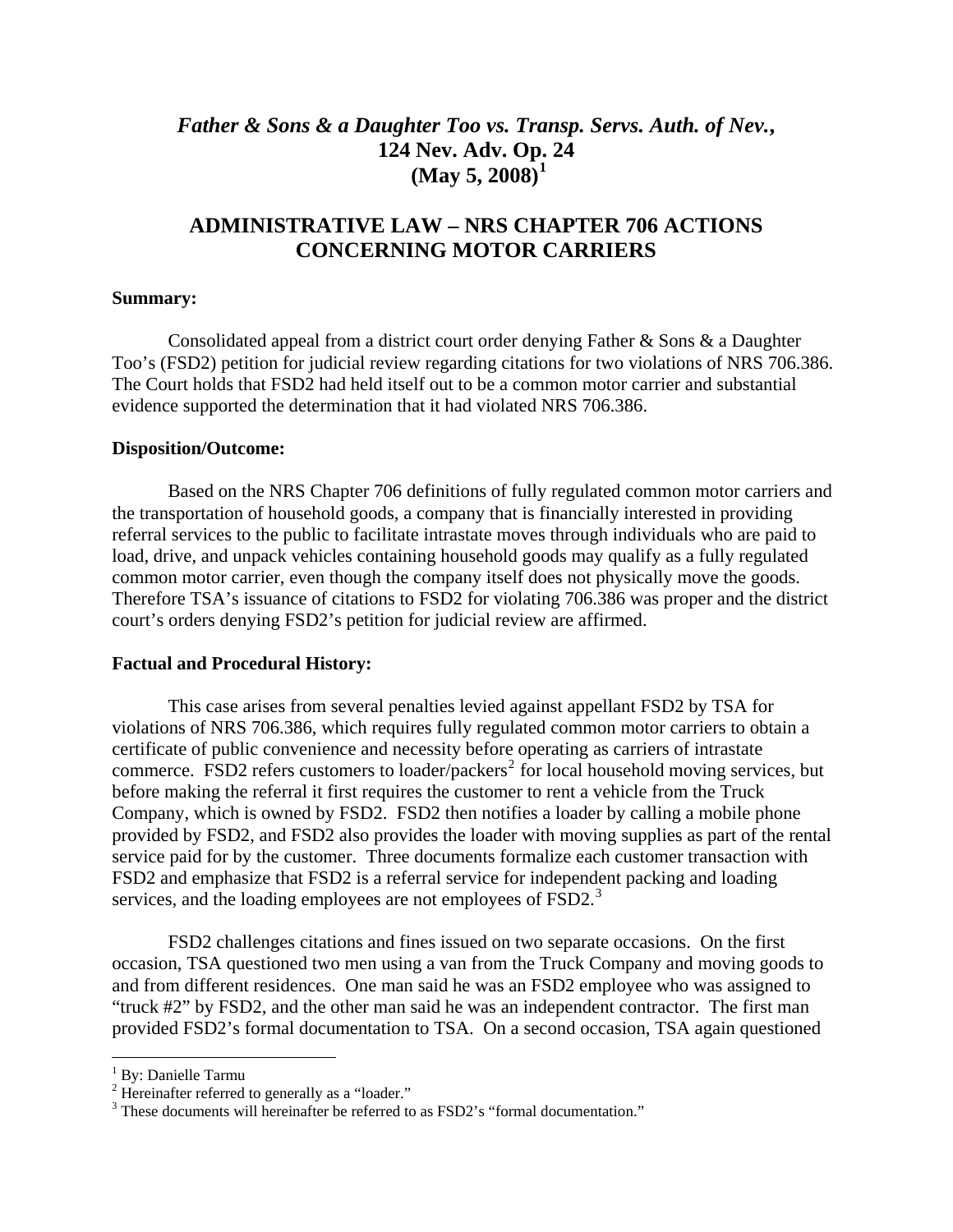two men moving goods between residences. The vehicle's driver stated he worked for the Truck Company and that FSD2 referred him to the job, but later claimed to be an independent contractor. TSA found FSD2's formal documentation in the truck.

 TSA issued citations to FSD2 for violating NRS 706.386 on both occasions, and after the hearings, issued findings of fact and conclusions of law which stated that FSD2's conduct constituted point-to-point transportation within the state without proper certification. These conclusions were based on the formal documentation found in the vehicles and that the loaders were not independent contractors, but worked as agents for FSD2.

#### **Discussion**

 $\overline{a}$ 

 The Court's standard of review is to review the evidence used by the administrative agency's to deny a petition for judicial review and ascertain whether the agency abused its discretion by acting arbitrarily or capriciously.<sup>[4](#page-2-0)</sup> NRS 706.151(1)(a) gives TSA the power to regulate "fully regulated carriers." This appeal concerns NRS 706.386, which requires such carriers who operate as a carrier of intrastate commerce to obtain from TSA a certificate of public convenience and necessity.

 In light of the definitions set forth in NRS Chapter 706, a "fully regulated common motor carrier" is in part defined as one who (1) holds himself out to the public as (2) willing to transport household goods for hire.<sup>[5](#page-2-1)</sup> Since NRS 706.137 states that the transportation of household goods includes those moved by a rented vehicle driven by someone "associated" with an entity that is commercially or financially interested in providing services for the move, NRS 706.386 essentially requires certification for all types of public intrastate moving services.

 FSD2 asserts that it never held itself out to the public as willing to transport property by vehicle; therefore TSA erred in determining that the company falls within the reach of NRS 706.386. The Court disagrees because the record supports TSA's determination that FSD2's course of business illustrates its true identity as a fully regulated common motor carrier. The record reveals that FSD2 held itself out to the public in the telephone directory as a referral service for individual movers. FSD2's conduct plainly falls within TSA's reach because it has a commercial or financial interest in providing services related to the transportation of household goods. FSD2 referred its customers to loaders only after they rented a vehicle from the Truck Company, which is owned by the same people who own FSD2. FSD2 also facilitated the moves by coordinating truck rentals, scheduling moving dates, and keeping track of all customers' formal documentation. In return, the Truck Company and loaders paid FSD2's fees. This scheme was designed to accomplish conduct plainly regulated by the TSA – intrastate operations

<sup>4</sup> Gandy v. State ex rel. Div. Investigation, 96 Nev. 281, 282, 607 P.2d 581, 582 (1980).

<span id="page-2-1"></span><span id="page-2-0"></span><sup>&</sup>lt;sup>5</sup> NRS 706.036 defines a "common motor carrier" as "any person or operator who holds himself out to the public as willing to transport by vehicle from place to place, ... passengers or property, including ... a common motor carrier of property. NRS 706.046 defines a "common motor carrier of property" as "any person or operator . . . who holds himself out to the public as willing to transport by motor vehicle from place to place ... the property of all who may choose to employ him." NRS 706.137 defines the "transportation of household goods" as including any type of moving-related service, including the use of a "rented or other vehicle not owned by the shipper which is driven by someone associated with an entity that has a commercial or financial interest in providing services related to the movement of household goods which are being transported."